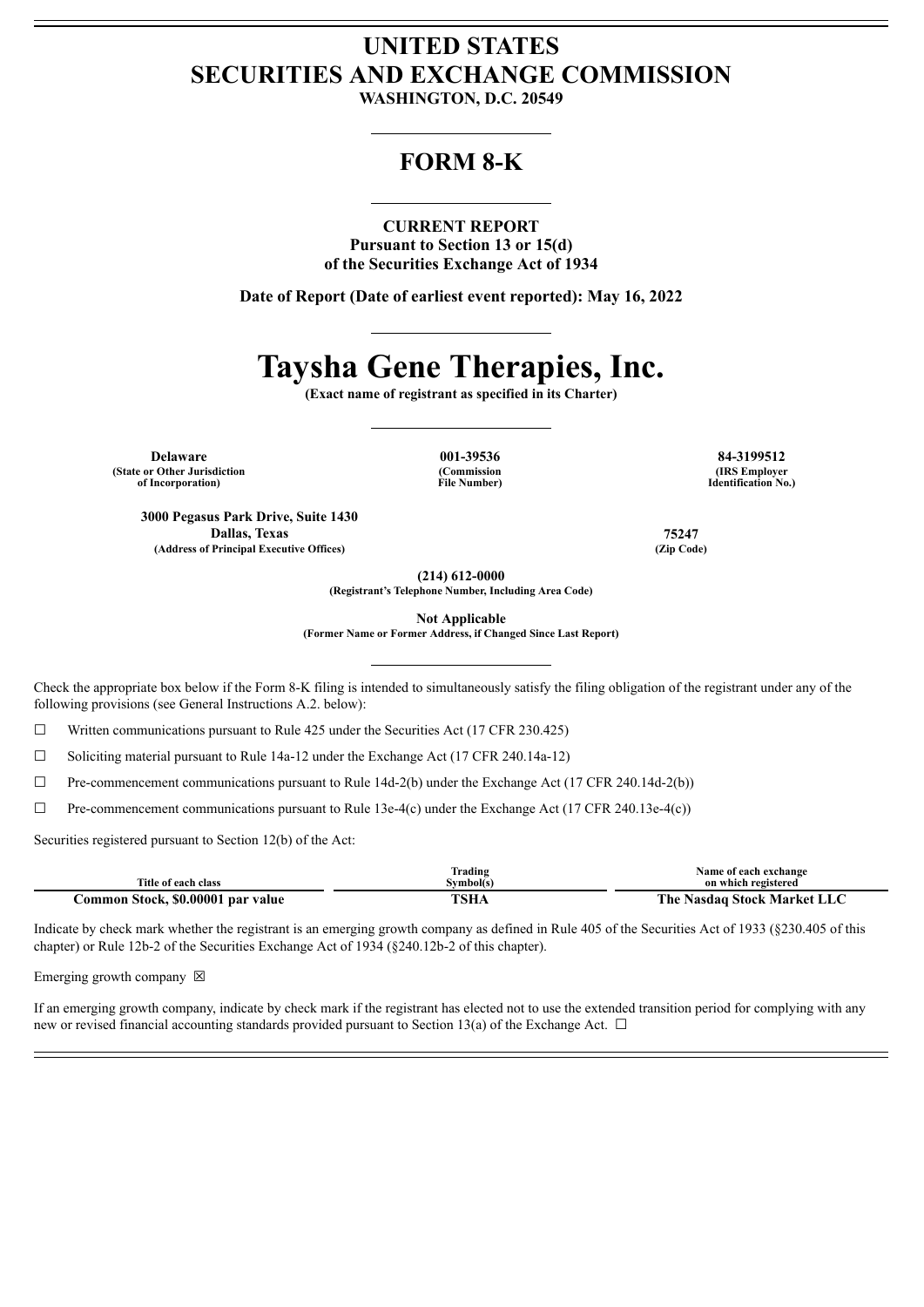#### **Item 2.02 Results of Operations and Financial Condition.**

On May 16, 2022, Taysha Gene Therapies, Inc. (the "*Company*") reported financial results and business highlights for the quarter ended March 31, 2022. A copy of this press release is furnished as Exhibit 99.1 to this Current Report on Form 8-K and is incorporated by reference.

The information in this Item 2.02 of this Current Report on Form 8-K (including Exhibit 99.1) is being furnished and shall not be deemed "filed" for purposes of Section 18 of the Securities Exchange Act of 1934, as amended (the "*Exchange Act*"), or otherwise subject to the liabilities of that Section, nor shall it be deemed incorporated by reference in any filing under the Securities Act of 1933, as amended, or the Exchange Act, except as expressly set forth by specific reference in such a filing.

#### **Item 9.01 Financial Statements and Exhibits.**

(d) Exhibits

| Exhibit<br>No. | <b>Description</b>                                                                                       |
|----------------|----------------------------------------------------------------------------------------------------------|
| 99.1           | Press Release, dated May 16, 2022.                                                                       |
| 104            | Cover Page Interactive Data File (the cover page XBRL tags are embedded within the inline XBRL document) |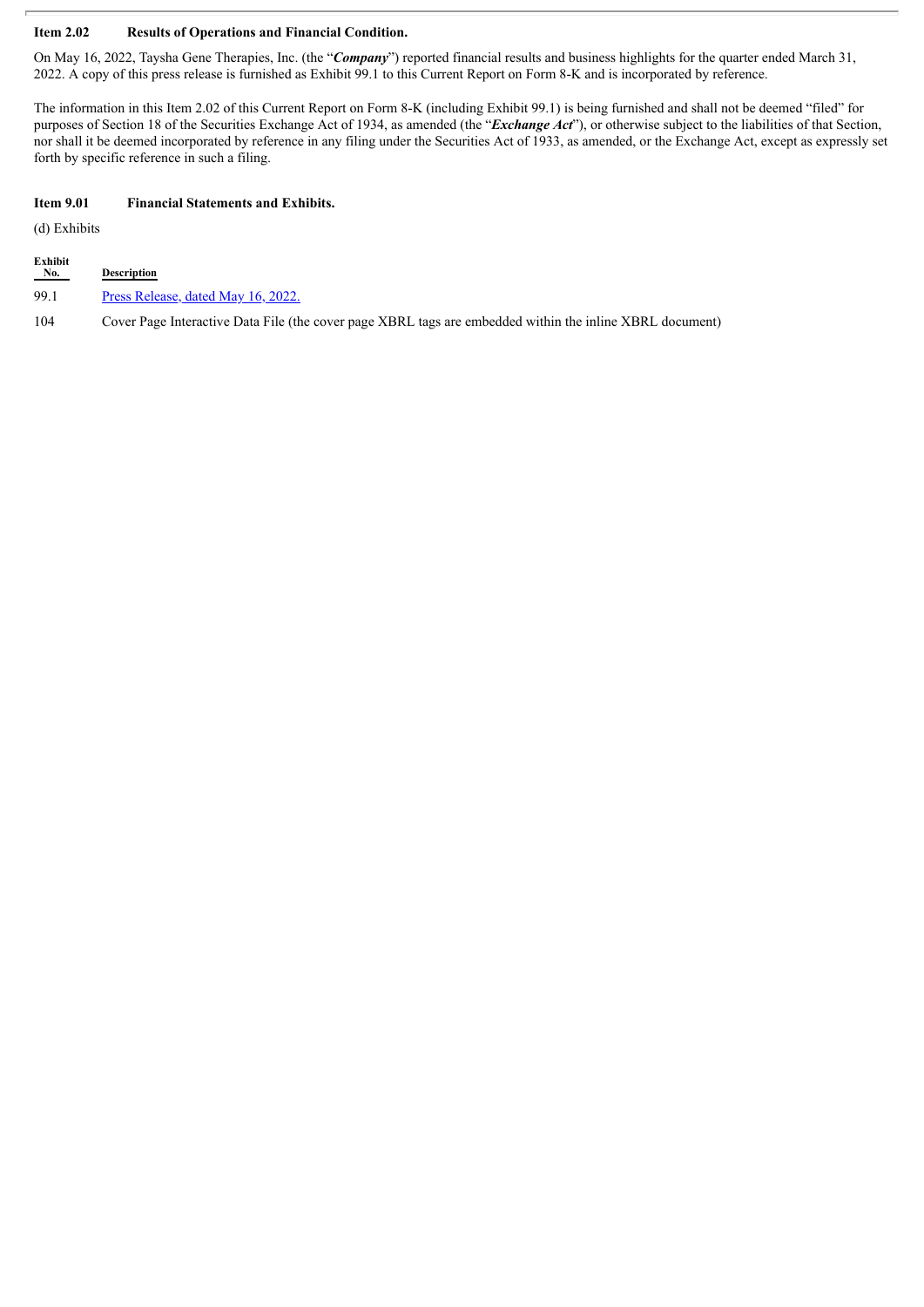**SIGNATURES**

Pursuant to the requirements of the Securities Exchange Act of 1934, as amended, the Registrant has duly caused this report to be signed on its behalf by the undersigned hereunto duly authorized.

#### **Taysha Gene Therapies, Inc.**

Dated: May 16, 2022 By: /s/ Kamran Alam

Kamran Alam Chief Financial Officer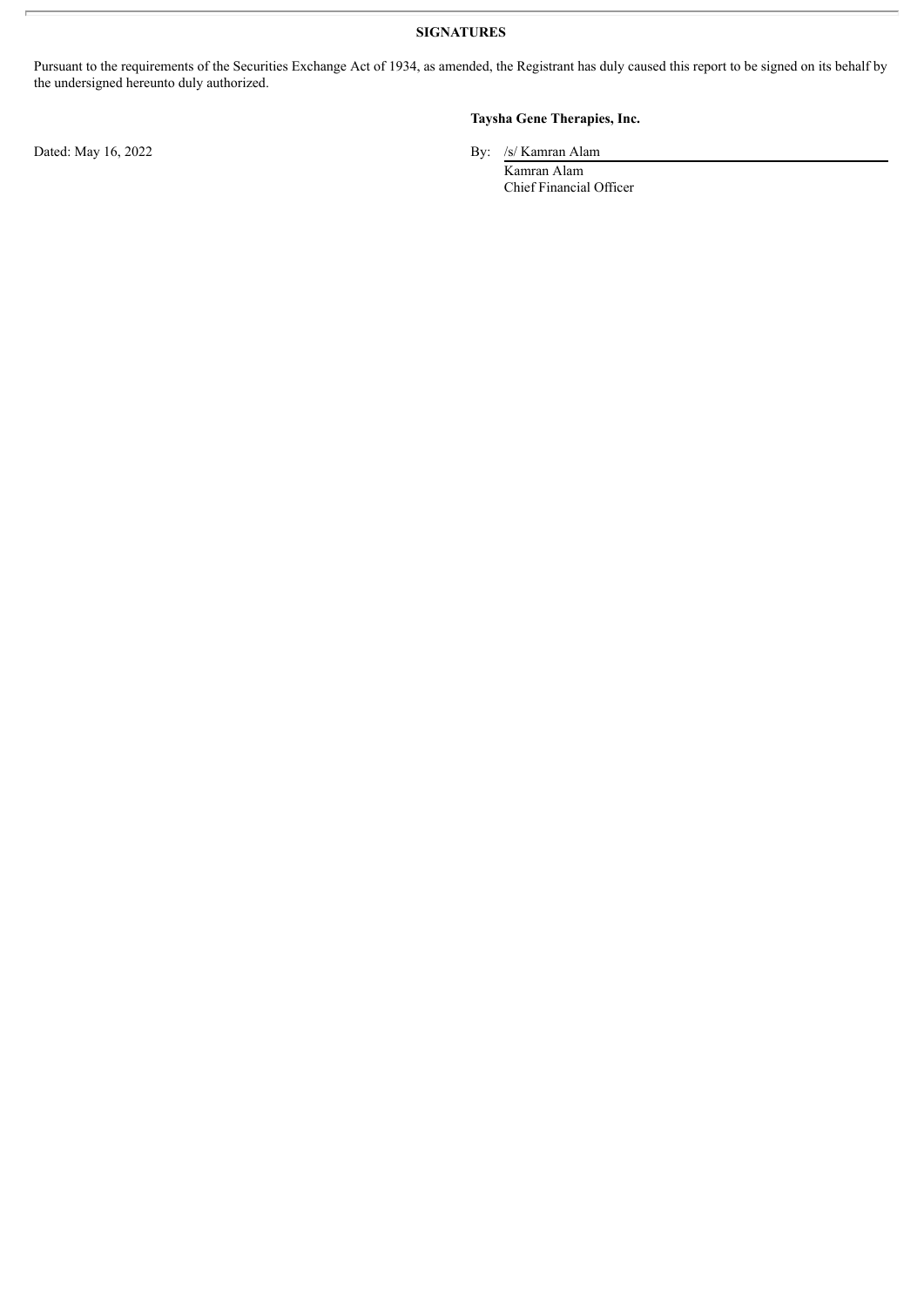

#### **Taysha Gene Therapies Reports First Quarter 2022 Financial Results and Provides Corporate Update**

<span id="page-3-0"></span>Initiated clinical development of TSHA-102 for Rett Syndrome under recently approved Clinical Trial Application (CTA) with preliminary Phase 1/2 *data expected by year-end 2022*

Received Orphan Drug Designation from the European Commission for TSHA-120 for giant axonal neuropathy (GAN) and recently completed *commercially representative GMP batch; regulatory update expected in mid-2022*

Existing cash and cash equivalents, along with full access to the term loan facility, is expected to fund operating expenses and capital requirements into *the fourth quarter of 2023*

**Dallas – May 16, 2022** - Taysha Gene Therapies, Inc. (Nasdaq: TSHA), a patient-centric, pivotal-stage gene therapy company focused on developing and commercializing AAV-based gene therapies for the treatment of monogenic diseases of the central nervous system (CNS) in both rare and large patient populations, today reported financial results for the first quarter ended March 31, 2022 and provided a corporate update.

"In 2022, we are focused on advancing our key programs in Rett syndrome and GAN. We initiated clinical development of TSHA-102 in Rett syndrome and expect preliminary clinical data from the REVEAL study by year-end," said RA Session II, President, Founder and CEO of Taysha. "Recently, the European Commission granted orphan drug designation for TSHA-120 for GAN, further highlighting the unmet need for treatment options for these patients and the important potential of TSHA-120. We have completed a commercially representative GMP batch for TSHA-120 with release testing currently underway. Our existing capital resources, along with full access to the term loan facility, should fund operating expenses and capital requirements into the fourth quarter of 2023."

#### **Recent Corporate Highlights**

**TSHA-120 for giant axonal neuropathy (GAN):** an intrathecally dosed AAV9 gene therapy currently being evaluated in a clinical trial for the treatment of GAN, a rare inherited genetic disorder that affects both the central and peripheral nervous systems and is caused by loss-of-function mutations in the gene coding for *gigaxonin.* TSHA-120 is designed to deliver a functional copy of the GAN gene to the CNS and PNS. TSHA-120 has already received orphan drug and rare pediatric disease designations from the U.S. Food and Drug Administration (FDA) and orphan drug designation from the European Commission.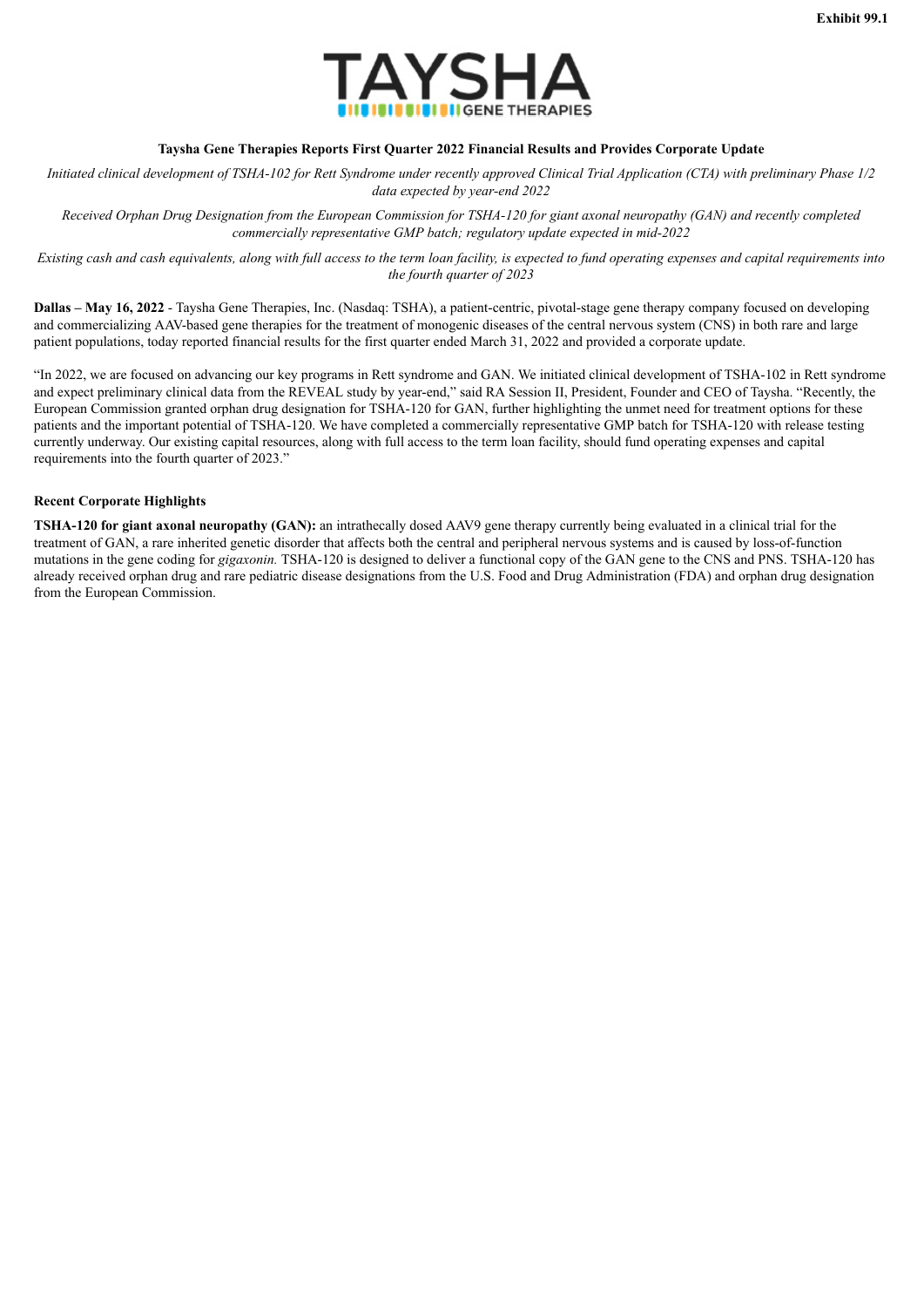

- Received orphan drug designation from the European Commission for GAN in April 2022
- Reported positive clinical efficacy and safety data for high dose cohort and long-term durability data across all therapeutic dose cohorts for TSHA-120 in GAN
	- Efficacy data for high dose cohort demonstrated clinically meaningful and statistically significant improvement in MFM32 by Year 1 compared to natural history (n=3)
	- Long-term durability data across all therapeutic dose cohorts demonstrated a 10-point improvement in mean change in MFM32 by Year 3 compared to estimated natural history decline of 24 points (n=5)
	- Biopsy data in five of six patient samples analyzed to date confirmed active regeneration of nerve fibers following treatment with TSHA-120 (n=6)
	- 53 patient-years of clinical data support the safety and tolerability profile of TSHA-120
- Commercially representative GMP batch completed and release testing underway
- Regulatory feedback for TSHA-120 in GAN expected mid-2022

**TSHA-102 in Rett syndrome:** a self-complementary intrathecally delivered AAV9 gene replacement therapy under development for the treatment of Rett syndrome. TSHA-102 utilizes the novel miRARE platform to regulate transgene expression genotypically on a cell-by-cell basis. TSHA-102 is the first-and-only gene therapy in clinical development for Rett syndrome. TSHA-102 has received orphan drug and rare pediatric disease designations from the FDA and has been granted orphan drug designation from the European Commission.

- CTA approved by Health Canada in March 2022
- Published preclinical data for TSHA-102 in Rett syndrome presented at the International Rett Syndrome Foundation (IRSF) Rett Syndrome Scientific Meeting and the ASCEND Rett Syndrome National Summit in April 2022
- Initiation of clinical development with the REVEAL study, an open-label, dose escalation, randomized, multicenter Phase 1/2 clinical trial in adult female patients with Rett syndrome
	- Sainte-Justine Mother and Child University Hospital Center in Montreal, Quebec, Canada selected as the initial clinical site under the direction of Dr. Elsa Rossignol, principal investigator
	- Key assessments to include Rett-specific and global assessments, quality of life, biomarkers and neurophysiology and imaging
- Preliminary clinical data for TSHA-102 in Rett syndrome expected by year-end 2022

**AAV9 Gene Replacement for CLN7 Batten disease:** an investigational AAV9 intrathecally dosed gene replacement therapy designed to deliver a fulllength copy of the *CLN7* gene to potentially treat CLN7 disease, a rapidly progressing rare lysosomal storage disease with no approved treatments. The clinical development of the CLN7 program is being funded by UT Southwestern (UTSW), Children's Health and Children's Medical Center Foundation.

- Reported positive preliminary clinical safety data for first-generation construct in CLN7 Batten disease from UTSW-sponsored clinical trial
	- Data from three patients dosed presented at the 18th Annual WORLDSymposium
	- Fourth patient with CLN7 disease dosed at 1.0 x 1015 total vg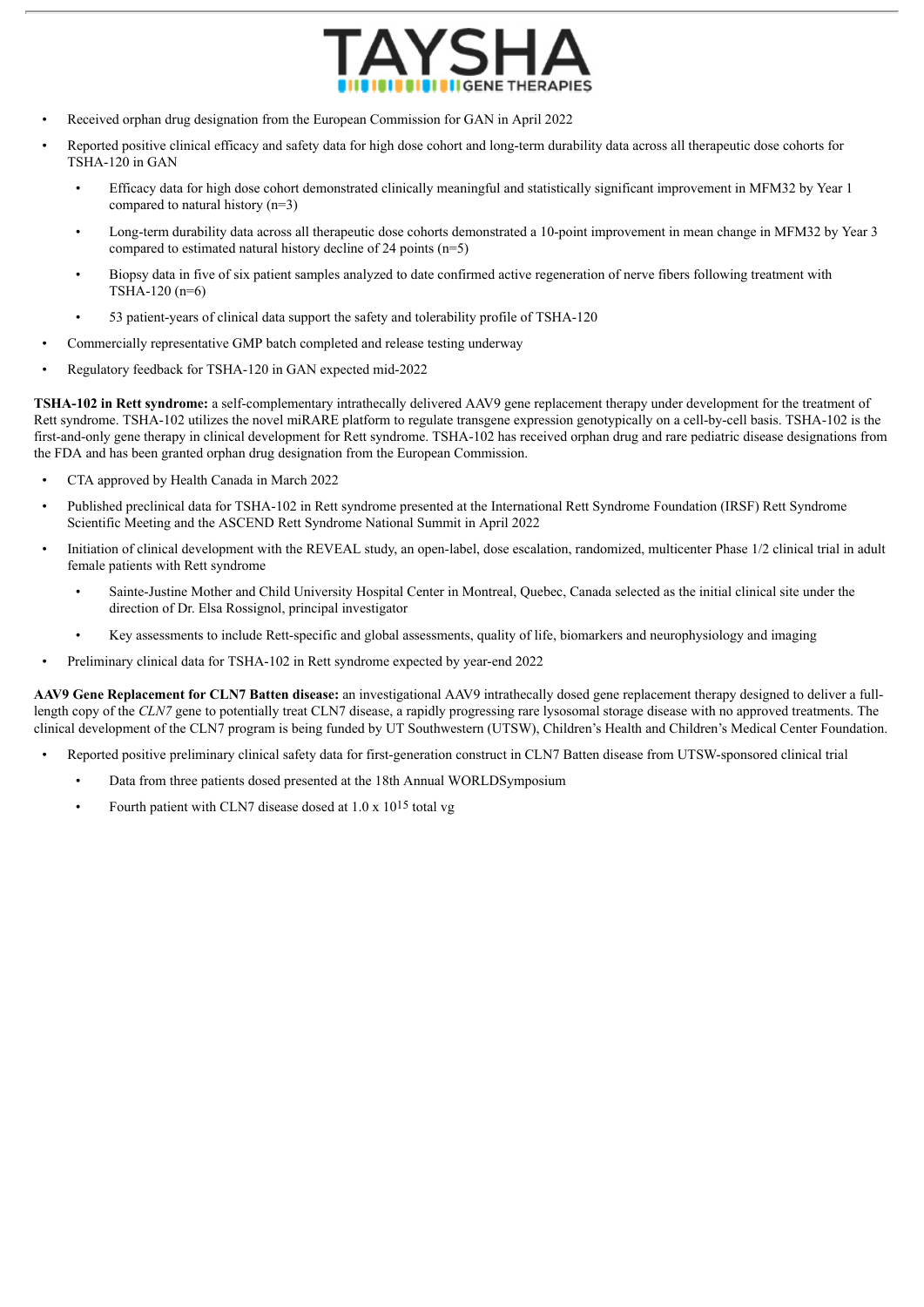

#### **Anticipated Milestones**

- Regulatory update for TSHA-120 in GAN by mid-2022
- Preliminary clinical data from the REVEAL study for TSHA-102 in Rett syndrome by year-end 2022
- Initiation of clinical development for TSHA-105 in SLC13A5 deficiency
- Continued clinical development of the first-generation construct for CLN7 disease in 2022
- Continued clinical development for TSHA-118 in CLN1 disease

#### **First Quarter Financial Highlights**

**Research and Development (R&D) Expenses:** Research and development expenses were \$37.8 million for the three months ended March 31, 2022, compared to \$23.9 million for the three months ended March 31, 2021. The increase of approximately \$13.9 million was primarily attributable to an increase of \$9.3 million in employee compensation, which included \$2.2 million of severance and one-time termination costs in connection with the strategic reprioritization of programs completed in March 2022 and \$1.0 million of non-cash stock-based compensation. Additionally, in the three months ended March 31, 2022 we incurred an increase of \$2.9 million of expenses in research and development manufacturing and other raw material purchases. We also incurred an increase of \$1.7 million of third-party research and development consulting fees, primarily related to GLP toxicology studies and clinical study activities.

**General and Administrative (G&A) Expenses:** General and administrative expenses were \$11.5 million for the three months ended March 31, 2022, compared to \$8.2 million for the three months ended March 31, 2021. The increase of approximately \$3.3 million was primarily attributable to \$2.9 million of incremental compensation expense, which included \$0.4 million of severance and one-time termination costs and \$0.7 million of non-cash stock-based compensation. We also incurred an increase of \$0.4 million in professional fees related to insurance, investor relations/communications, accounting, and market research.

**Net loss:** Net loss for the three months ended March 31, 2022 was \$50.1 million, or \$1.31 per share, as compared to a net loss of \$32.0 million, or \$0.87 per share, for the three months ended March 31, 2021.

**Cash and cash equivalents:** As of March 31, 2022, we had \$96.6 million in cash and cash equivalents. This excludes approximately \$12 million in gross proceeds generated from the sale of common stock, par value \$0.00001 per share, under our existing at-the-market facility in April 2022.

#### **Conference Call and Webcast Information**

Taysha management will hold a conference call and webcast today at 8:00 am ET / 7:00 am CT to review its financial and operating results and to provide a corporate update. The dial-in number for the conference call is 877-407-0792 (U.S./Canada) or 201-689-8263 (international). The conference ID for all callers is 13729044. The live webcast and replay may be accessed by visiting Taysha's website at https://ir.tayshagtx.com/news-events/eventspresentations. An archived version of the webcast will be available on the website for 30 days.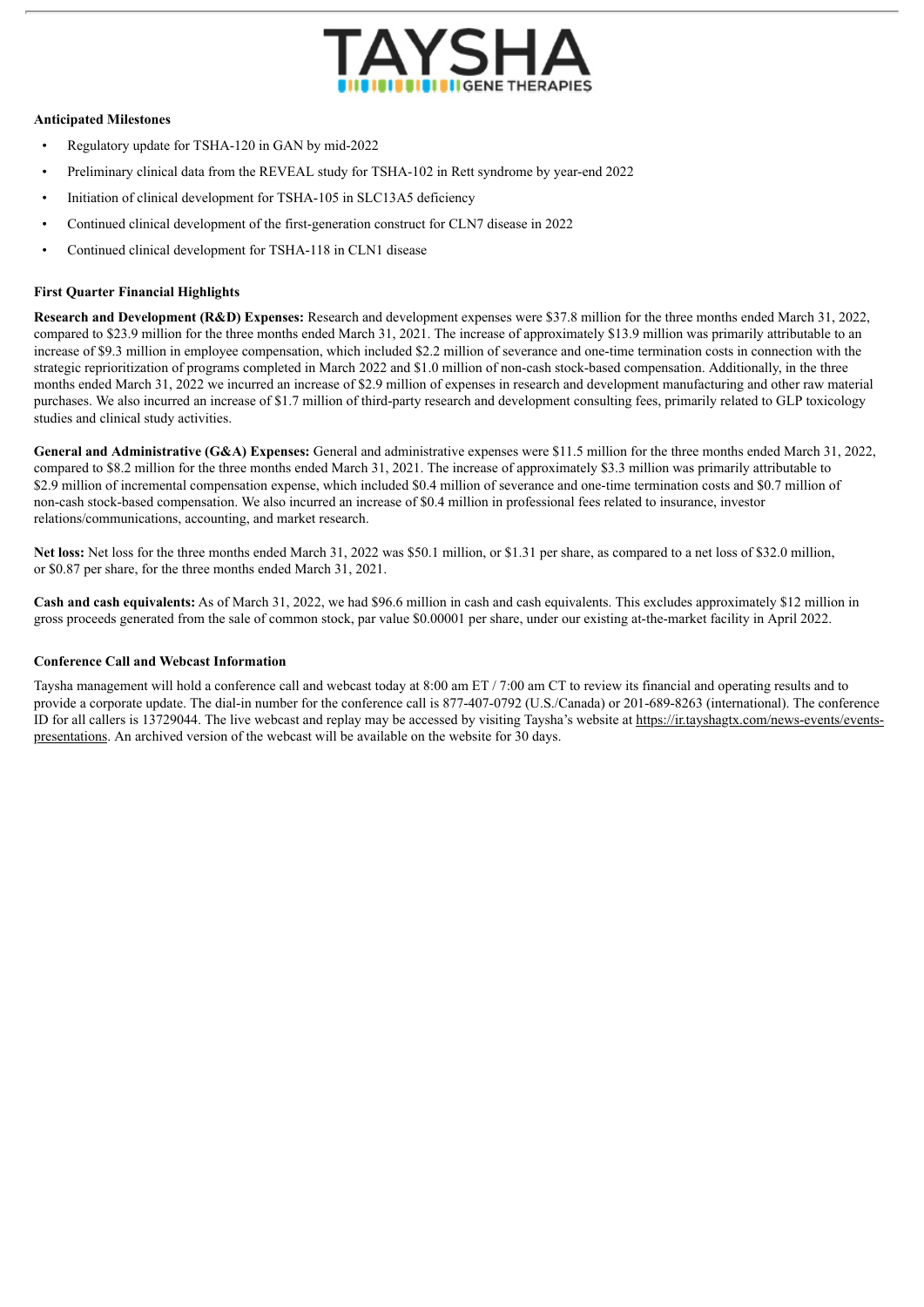

#### **About Taysha Gene Therapies**

Taysha Gene Therapies (Nasdaq: TSHA) is on a mission to eradicate monogenic CNS disease. With a singular focus on developing curative medicines, we aim to rapidly translate our treatments from bench to bedside. We have combined our team's proven experience in gene therapy drug development and commercialization with the world-class UT Southwestern Gene Therapy Program to build an extensive, AAV gene therapy pipeline focused on both rare and large-market indications. Together, we leverage our fully integrated platform—an engine for potential new cures—with a goal of dramatically improving patients' lives. More information is available at www.tayshagtx.com.

#### **Forward-Looking Statements**

This press release contains forward-looking statements within the meaning of the Private Securities Litigation Reform Act of 1995. Words such as "anticipates," "believes," "expects," "intends," "projects," "plans," and "future" or similar expressions are intended to identify forward-looking statements. Forward-looking statements include statements concerning the potential of our product candidates, including our preclinical product candidates, to positively impact quality of life and alter the course of disease in the patients we seek to treat, our research, development and regulatory plans for our product candidates, the potential for these product candidates to receive regulatory approval from the FDA or equivalent foreign regulatory agencies, and whether, if approved, these product candidates will be successfully distributed and marketed, the potential market opportunity for these product candidates, our corporate growth plans, the forecast of our cash runway and the implementation and potential impacts of our strategic pipeline prioritization initiatives. Forward-looking statements are based on management's current expectations and are subject to various risks and uncertainties that could cause actual results to differ materially and adversely from those expressed or implied by such forward-looking statements. Accordingly, these forward-looking statements do not constitute guarantees of future performance, and you are cautioned not to place undue reliance on these forward-looking statements. Risks regarding our business are described in detail in our Securities and Exchange Commission ("SEC") filings, including in our Annual Report on Form 10-K for the full-year ended December 31, 2021 and our Quarterly Report on Form 10-Q for the quarter ended March 31, 2022, both of which are available on the SEC's website at www.sec.gov. Additional information will be made available in other filings that we make from time to time with the SEC. Such risks may be amplified by the impacts of the COVID-19 pandemic. These forward-looking statements speak only as of the date hereof, and we disclaim any obligation to update these statements except as may be required by law.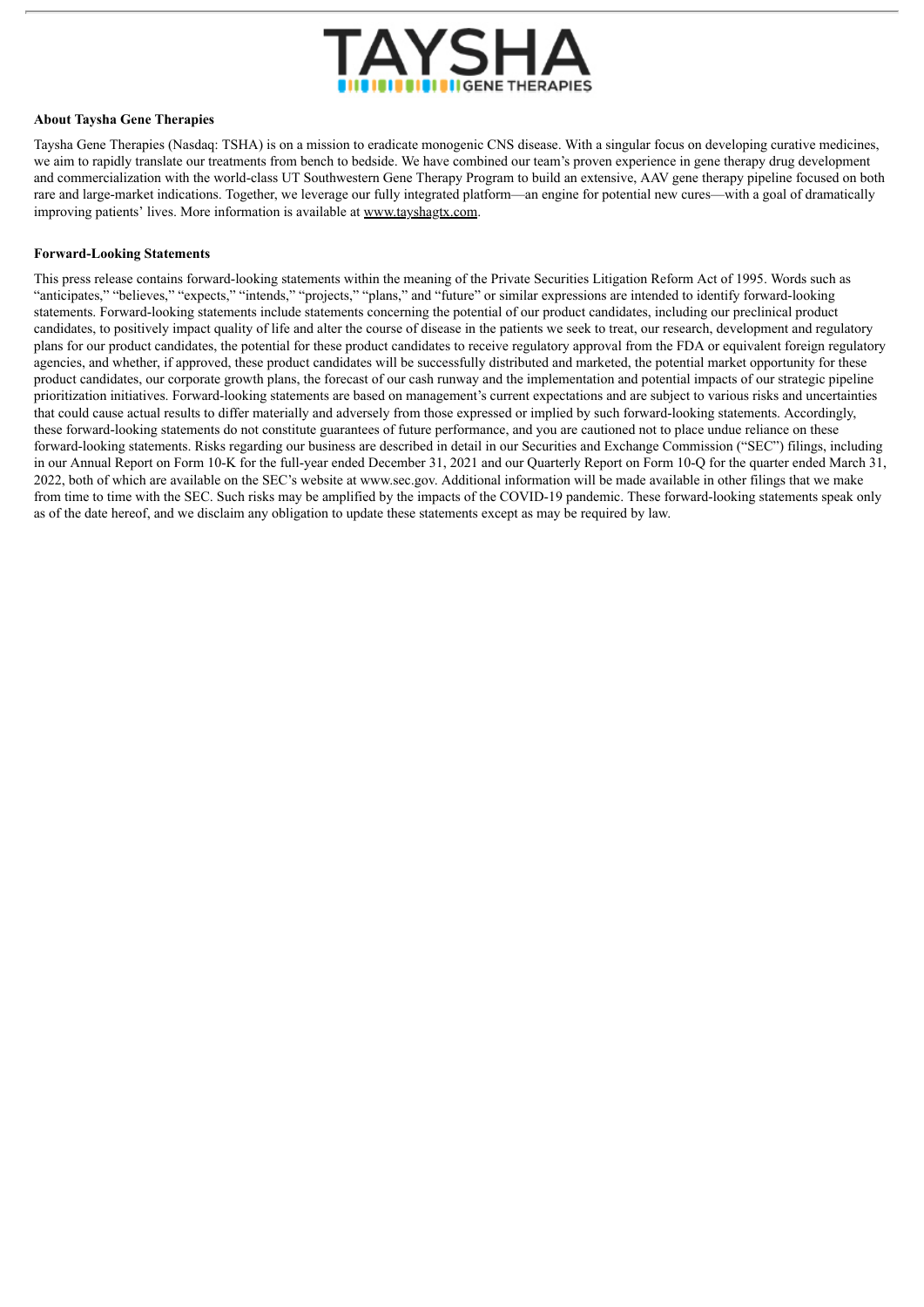

#### **Taysha Gene Therapies, Inc. Condensed Consolidated Statements of Operations** (in thousands, except share and per share data)

(Unaudited)

|                                                               |              | <b>For the Three Months</b><br><b>Ended March 31,</b> |  |
|---------------------------------------------------------------|--------------|-------------------------------------------------------|--|
|                                                               | 2022         | 2021                                                  |  |
| <b>Operating expenses:</b>                                    |              |                                                       |  |
| Research and development                                      | \$<br>37,799 | \$<br>23,854                                          |  |
| General and administrative                                    | 11,469       | 8,236                                                 |  |
| Total operating expenses                                      | 49,268       | 32,090                                                |  |
| <b>Loss from operations</b>                                   | (49,268)     | (32,090)                                              |  |
| Other income (expense):                                       |              |                                                       |  |
| Interest income                                               | 14           | 66                                                    |  |
| Interest expense                                              | (849)        |                                                       |  |
| Other expense                                                 | (8)          |                                                       |  |
| Total other expense, net                                      | (843)        | 66                                                    |  |
| <b>Net loss</b>                                               | (50, 111)    | (32, 024)                                             |  |
| Net loss per common share, basic and diluted                  | (1.31)       | (0.87)                                                |  |
| Weighted average common shares outstanding, basic and diluted | 38,174,717   | 36,992,377                                            |  |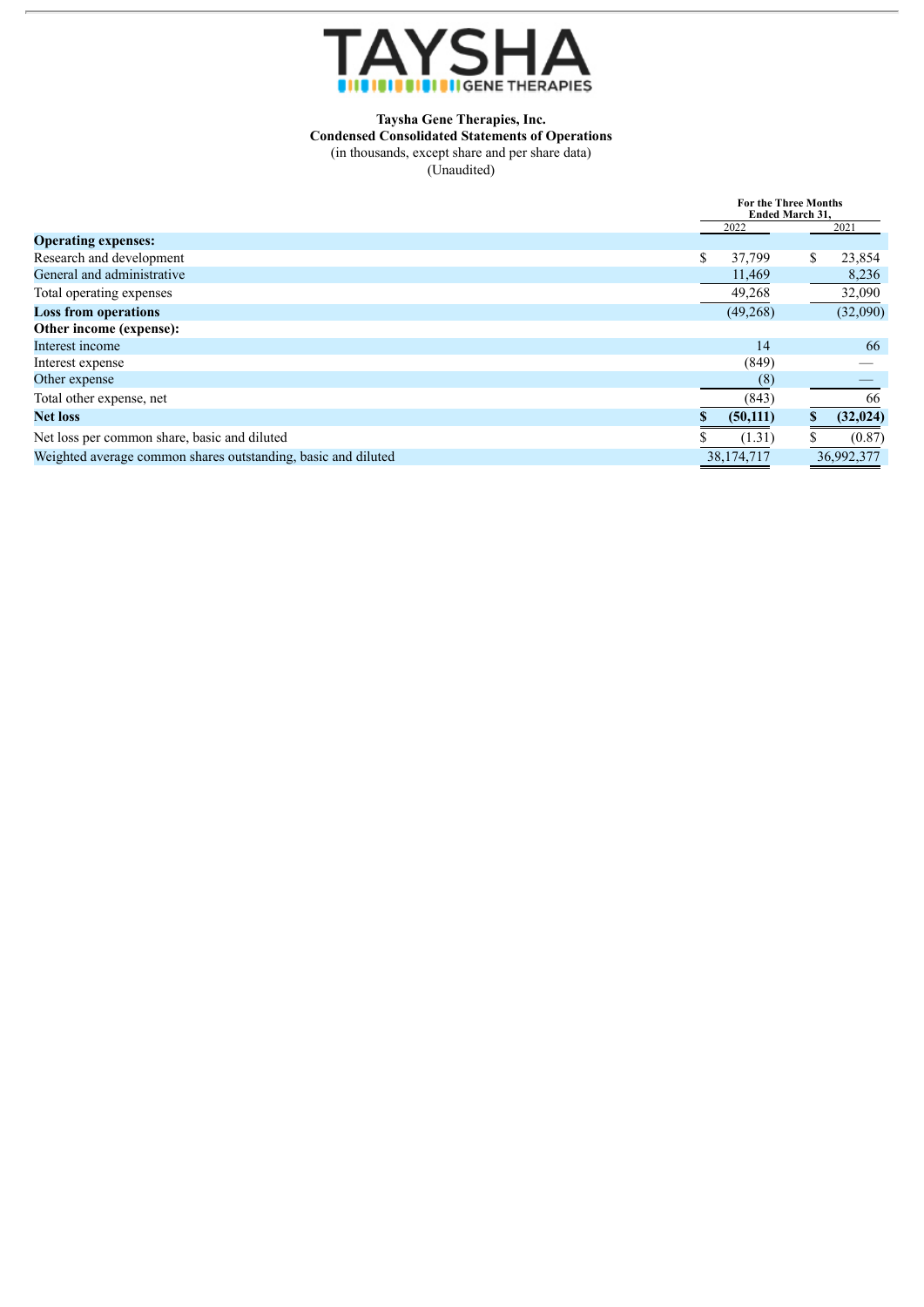

#### **Taysha Gene Therapies, Inc. Condensed Consolidated Balance Sheet Data** (in thousands, except share and per share data)

(Unaudited)

|                                                                                                                                                                 | March 31.<br>2022      | December 31,<br>2021    |
|-----------------------------------------------------------------------------------------------------------------------------------------------------------------|------------------------|-------------------------|
| <b>ASSETS</b>                                                                                                                                                   |                        |                         |
| Current assets:                                                                                                                                                 |                        |                         |
| Cash and cash equivalents                                                                                                                                       | $\mathbb{S}$<br>96,630 | 149,103<br>$\mathbf{s}$ |
| Prepaid expenses and other current assets                                                                                                                       | 10,261                 | 10,499                  |
| Total current assets                                                                                                                                            | 106,891                | 159,602                 |
| Restricted cash                                                                                                                                                 | 2,637                  | 2,637                   |
| Deferred lease asset                                                                                                                                            | 655                    | 667                     |
| Property, plant and equipment, net                                                                                                                              | 55,120                 | 50,610                  |
| Other non-current assets                                                                                                                                        | 673                    | 440                     |
| <b>Total assets</b>                                                                                                                                             | \$165,976              | 213,956<br>S            |
| <b>LIABILITIES AND STOCKHOLDERS' EQUITY</b>                                                                                                                     |                        |                         |
| Current liabilities                                                                                                                                             |                        |                         |
| Accounts payable                                                                                                                                                | \$21,997               | $\mathbb{S}$<br>21,763  |
| Accrued expenses and other current liabilities                                                                                                                  | 26,620                 | 29,983                  |
| Total current liabilities                                                                                                                                       | 48,617                 | 51,746                  |
| Build-to-suit lease liability                                                                                                                                   | 25,752                 | 25,900                  |
| Term Loan, net                                                                                                                                                  | 37,386                 | 37,192                  |
| Other non-current liabilities                                                                                                                                   | 3,496                  | 3,735                   |
| <b>Total liabilities</b>                                                                                                                                        | 115,251                | 118,573                 |
| Stockholders' equity                                                                                                                                            |                        |                         |
| Preferred stock, \$0.00001 par value per share; 10,000,000 shares authorized and no shares issued and outstanding as of<br>March 31, 2022 and December 31, 2021 |                        |                         |
| Common stock, \$0.00001 par value per share; 200,000,000 shares authorized and 38,473,945 issued and outstanding as<br>of March 31, 2022 and December 31, 2021  |                        |                         |
| Additional paid-in capital                                                                                                                                      | 336,485                | 331,032                 |
| Accumulated deficit                                                                                                                                             | (285,760)              | (235, 649)              |
| Total stockholders' equity                                                                                                                                      | 50,725                 | 95,383                  |
| Total liabilities and stockholders' equity                                                                                                                      | \$165,976              | 213,956                 |